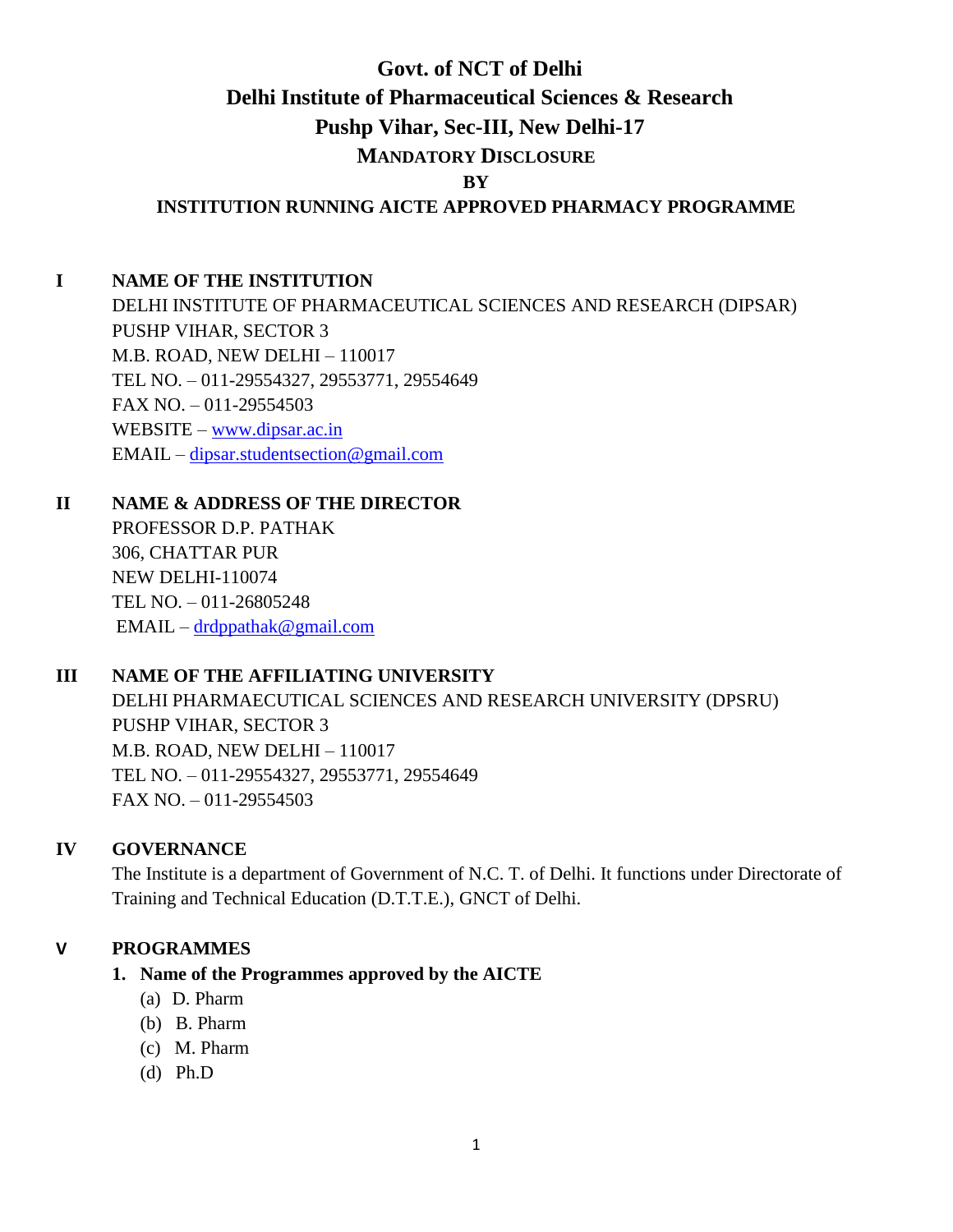## **2. Details of the Programme**

| <b>S. No.</b>   | <b>Name</b>              | <b>Number of Seats</b> |  |
|-----------------|--------------------------|------------------------|--|
|                 | D.Pharm                  | 120                    |  |
| 2               | <b>B.Pharm</b>           | $60 + LE*$             |  |
| 3               | M.Pharm                  |                        |  |
|                 | Pharmacology             | 8                      |  |
|                 | Pharmaceutics            | 8                      |  |
|                 | <b>Hospital Pharmacy</b> | 5                      |  |
|                 | <b>Quality Assurance</b> | 18                     |  |
|                 | <b>Clinical Research</b> | 8                      |  |
|                 | <b>Pharma Chemistry</b>  | 8                      |  |
| $\overline{A}$  | Ph.D                     | 20                     |  |
| * Lateral entry |                          |                        |  |

3. Name and duration of programme(s) having affiliation/collaboration with Foreign University(s)/Institution(s) and being run in the same Campus along with status of their AICTE approval. If there is foreign collaboration, give the following details: **NOT APPLICABLE**

For each Collaborative/affiliated Programme give the following: **NOT APPLICABLE**

4. Whether the Collaborative Programme is approved by AICTE? If not whether the Domestic/Foreign Institution has applied to AICTE for approval as required under notification no. 37- 3/Legal/2005 dated 16th May, 2005 : **NOT APPLICABLE**

## **VI. FACULTY**

Branch wise list faculty members:

| • Permanent Faculty                | 11 |
|------------------------------------|----|
| • Contractual Faculty              | 05 |
| • Visiting Faculty                 |    |
| • Adjunct Faculty                  |    |
| • Guest Faculty                    | 26 |
| • Permanent Faculty: Student Ratio |    |

Number of faculty employed and left during the last three years: **NIL**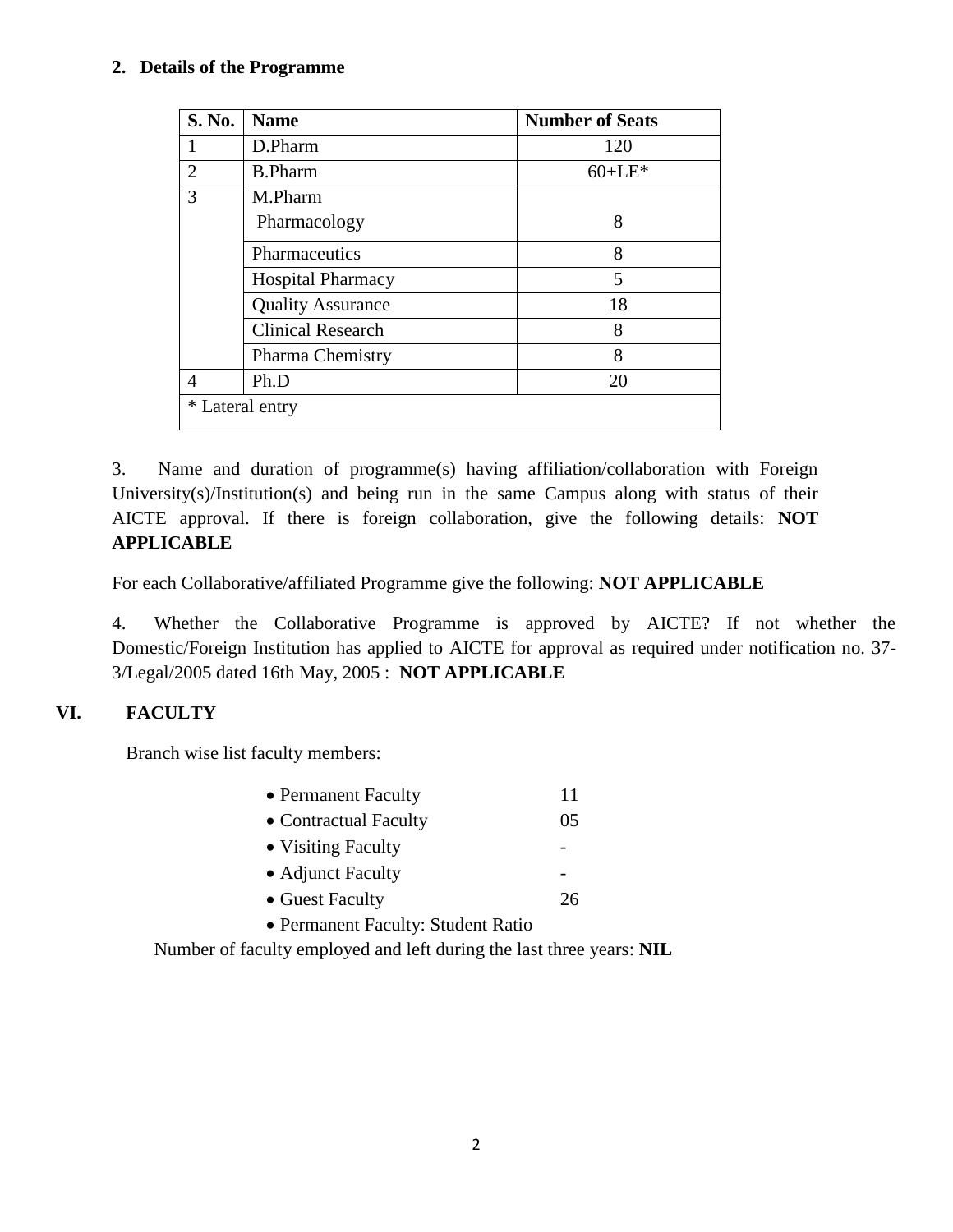## **VII. PROFILE OF DIRECTOR/PRINCIPAL WITH QUALIFICATIONS, TOTAL EXPERIENCE,**

## **AGE AND DURATION OF EMPLOYMENT AT THE INSTITUTE CONCERNED**

- 1. Name **: PROF. (DR.) D.P. PATHAK (Director)**
- 2. Designation **: Professor & Director (O), PG Course**
- 3. Date of Birth **: 25/12/1958**
- 4. Educational Qualification **: M.Pharm, Ph.D**
- 5. Work Experience :
	- Teaching : **28 Years**
	- Research : **28 Years**
	- Industry : **06 Months**
	- Others :
- 6. Area of Specializations : **Pharmaceutical Chemistry**
- 7. Subjects teaching at Under Graduate Level : **Med Chem, B.Pharm -III**
	- Post Graduate Level : **Advanced Organic Chem, M.Pharm**
- 8. Research guidance : **M.Pharm**
- No. of papers published in M.Pharm, Ph.D :
- Masters's : **50** National Journals : **35**
- Ph.D. : **10** International Journals: **05**
- Conferences : **45**
- 9. Projects carried out: **Two**
- 10. Patents: **One Filed, One Granted**
- 11. Technology Transfer: **NIL**
- 12. Research Publications: **60**
- 13. No. of Books published with details: **NIL**

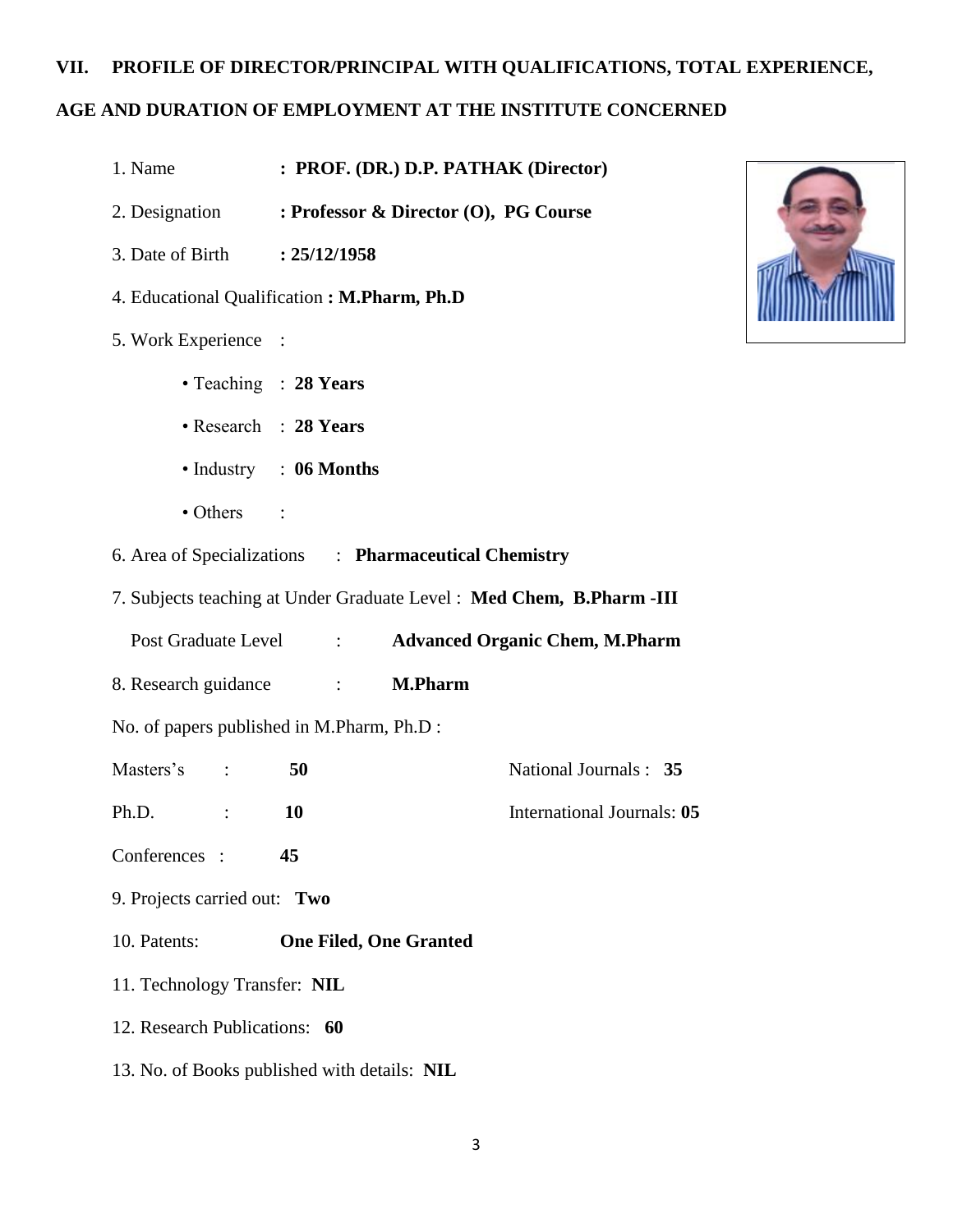- 1. Name **: PROF. PRAVAT KUMAR SAHOO**
- 2. Designation **: Professor, Degree**
- 3. Date of Birth **: 15/04/1962**
- 4. Educational Qualification **: M.Pharm, Ph.D, MBA**
- 5. Work Experience :
	- Teaching : **28 Years**
	- Research : **28 Years**
	- Industry : **03**
	- Others :
- 6. Area of Specializations : **Pharmaceutics, Food & Drugs Analysis**
- 7. Subjects teaching at Under Graduate Level : **Pharmaceutics Management** 
	- Post Graduate Level : **Pharmaceutics**
- 8. Research guidance :
- No. of papers published in M.Pharm, Ph.D :
- Masters's : **30** National Journals : **20**
- Ph.D. : **10** International Journals: **05**
- Conferences : **15**
- 9. Projects carried out: **02**
- 10. Patents: **NIL**
- 11. Technology Transfer: **NIL**
- 12. Research Publications: **08**
- 13. No. of Books published with details: **Chapter in Niscair**

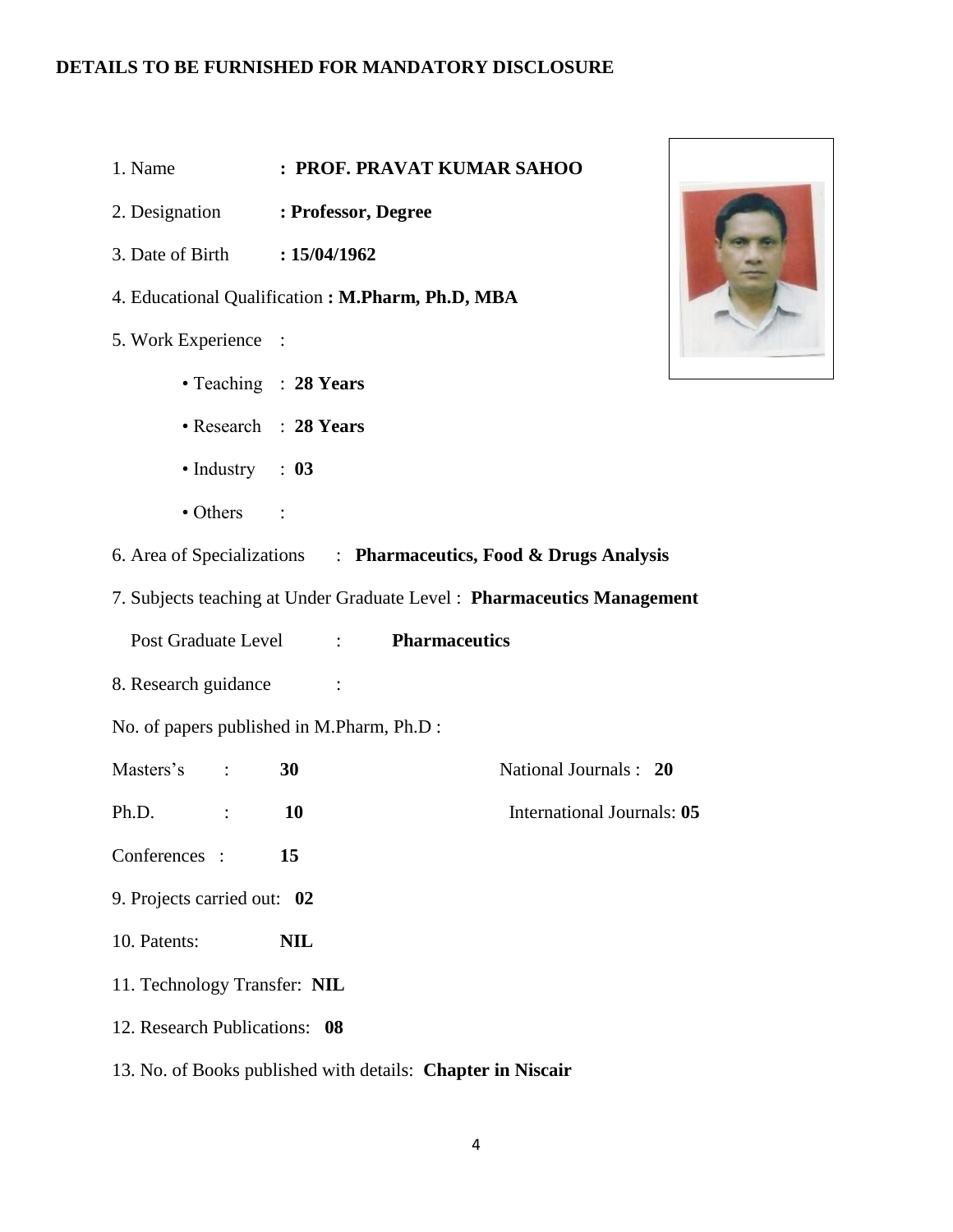- 1. Name **: PROF. SHARAD WAKODE**
- 2. Designation **: Professor, Degree**
- 3. Date of Birth **: 22/10/1972**
- 4. Educational Qualification **: M.Pharm, Ph.D**
- 5. Work Experience :
	- Teaching : **20 Years**
	- Research : **15 Years**
	- Industry : **01**
	- Others :
- 6. Area of Specializations : **Pharmaceutical Chemistry**
- 7. Subjects teaching at Under Graduate Level : **Pharm. Chemistry, Med. Chemistry** 
	- Post Graduate Level : **Medicinal Chemistry**
- 8. Research guidance :
- No. of papers published in M.Pharm, Ph.D : **38**
- Masters's : **29** National Journals : about **20**
- Ph.D. : **05** International Journals: about **18**
- Conferences : **More than 60**
- 9. Projects carried out: **01**
- 10. Patents: **NIL**
- 11. Technology Transfer: **NIL**
- 12. Research Publications: **38**
- 13. No. of Books published with details: **NIL**

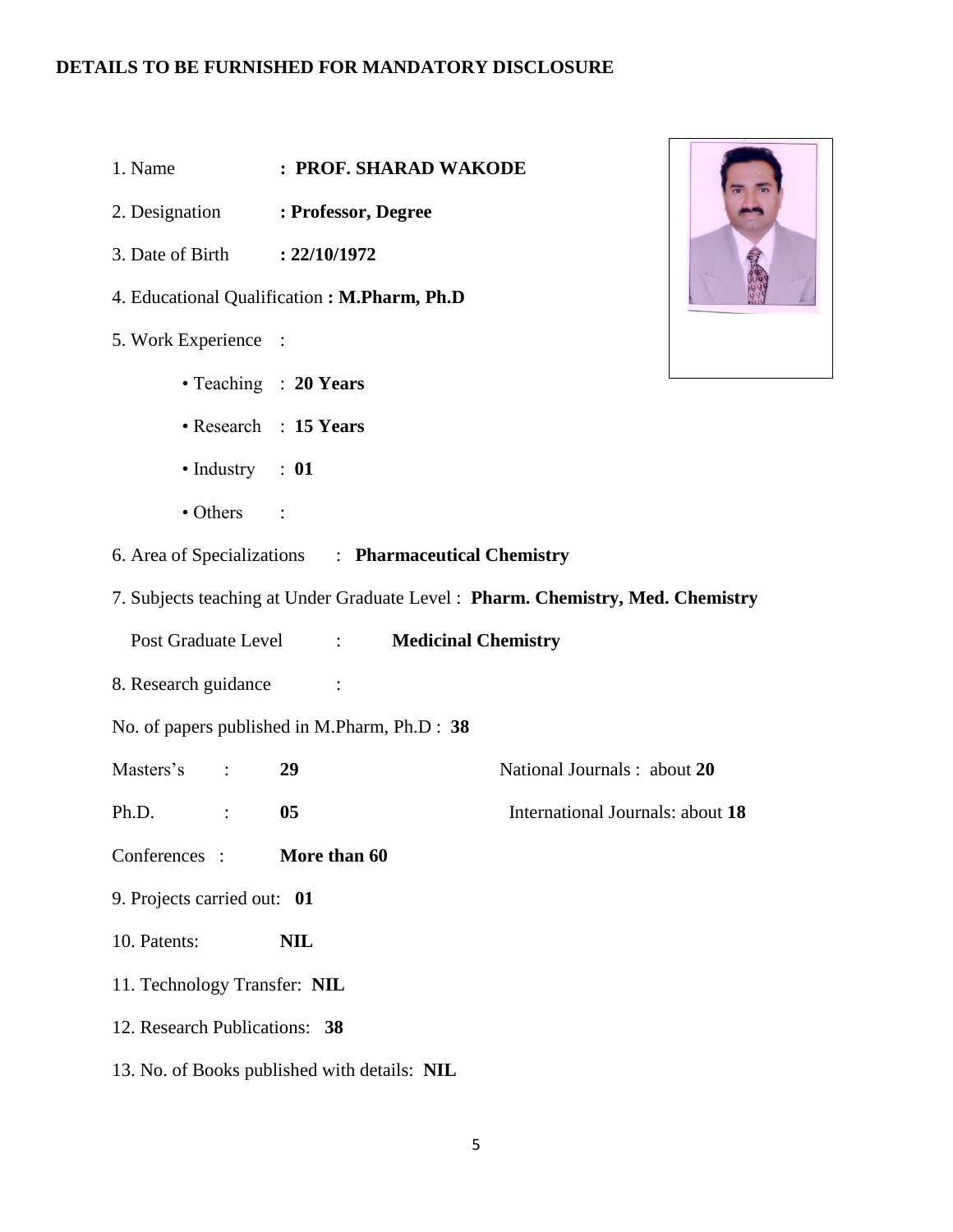- 1. Name **: MRS. MANJU VYAS SINGH**
- 2. Designation **: Associate Professor**, **Degree**
- 3. Date of Birth **: 05/04/1964**
- 4. Educational Qualification **: M.Pharm (Pharmacognosy,**

**Phytochemistry)**

- 5. Work Experience : **23 Years**
	- Teaching : **23 Years**
	- Research : **09 Years**
	- Industry :
	- Others :
- 6. Area of Specializations : **(Pharmacognosy+Phytochemistry)**
- 7. Subjects teaching at Under Graduate Level : **Pharmacognosy**
	- Post Graduate Level : **Pharmacognosy**
- 8. Research guidance : **10**
- No. of papers published in M.Pharm, Ph.D :
- Masters's : **09** National Journals : **09**
- Ph.D. : **02** International Journals: **02**
- Conferences : **-**
- 9. Projects carried out: **-**
- 10. Patents:
- 11. Technology Transfer: **NIL**
- 12. Research Publications: **02**
- 13. No. of Books published with details: **One Chapter**

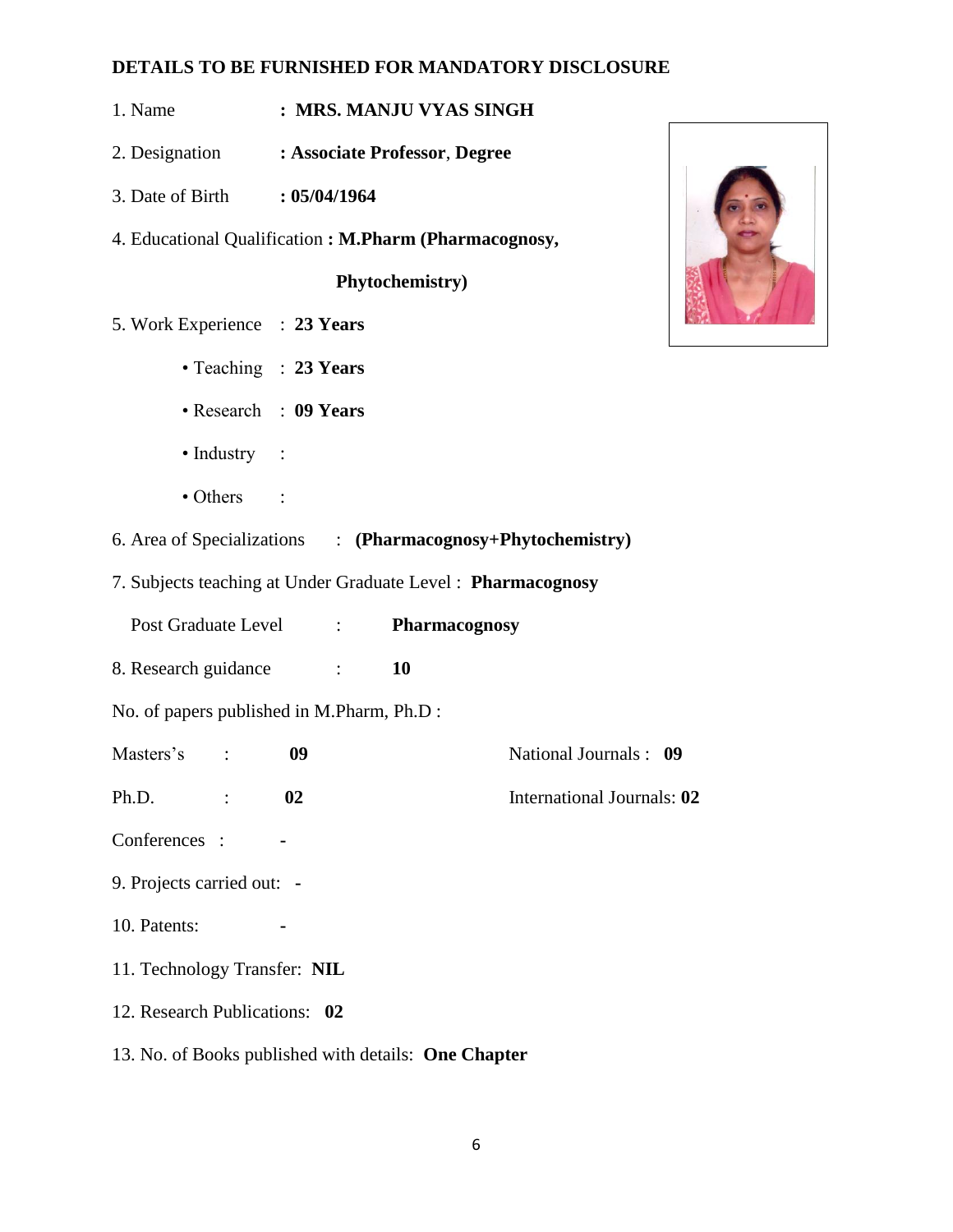- 1. Name **: DR. MEENAKSHI CHAUHAN**
- 2. Designation **: Associate Professor**, **Degree**
- 3. Date of Birth **: 05/02/1974**
- 4. Educational Qualification **: M.Pharm, (Pharmaceutics), Ph.D**

**in faculty of Pharmaceutical Sciences**

- 5. Work Experience :
	- Teaching : **13.5 Years**
	- Research : **17 Years**
	- Industry : **NIL**
	- Others : **NIL**
- 6. Area of Specializations: **NDDS, Pharmaceutical Technology, Ocular Drug Delivering**
- 7. Subjects teaching at Under Graduate Level : **Pharmaceutical Technology** 
	- Post Graduate Level : **Product formulation**
- 8. Research guidance :

- Masters's : **29 guided** National Journals : 5 Ph.D. : **04 guided** International Journals: 35 Conferences : **48**
- 9. Projects carried out:  **03**
- 10. Patents: - **NIL**
- 11. Technology Transfer: **NIL**
- 12. Research Publications: **30**
- 13. No. of Books published with details: **Book Chapters :- Author-02, Validation -03**

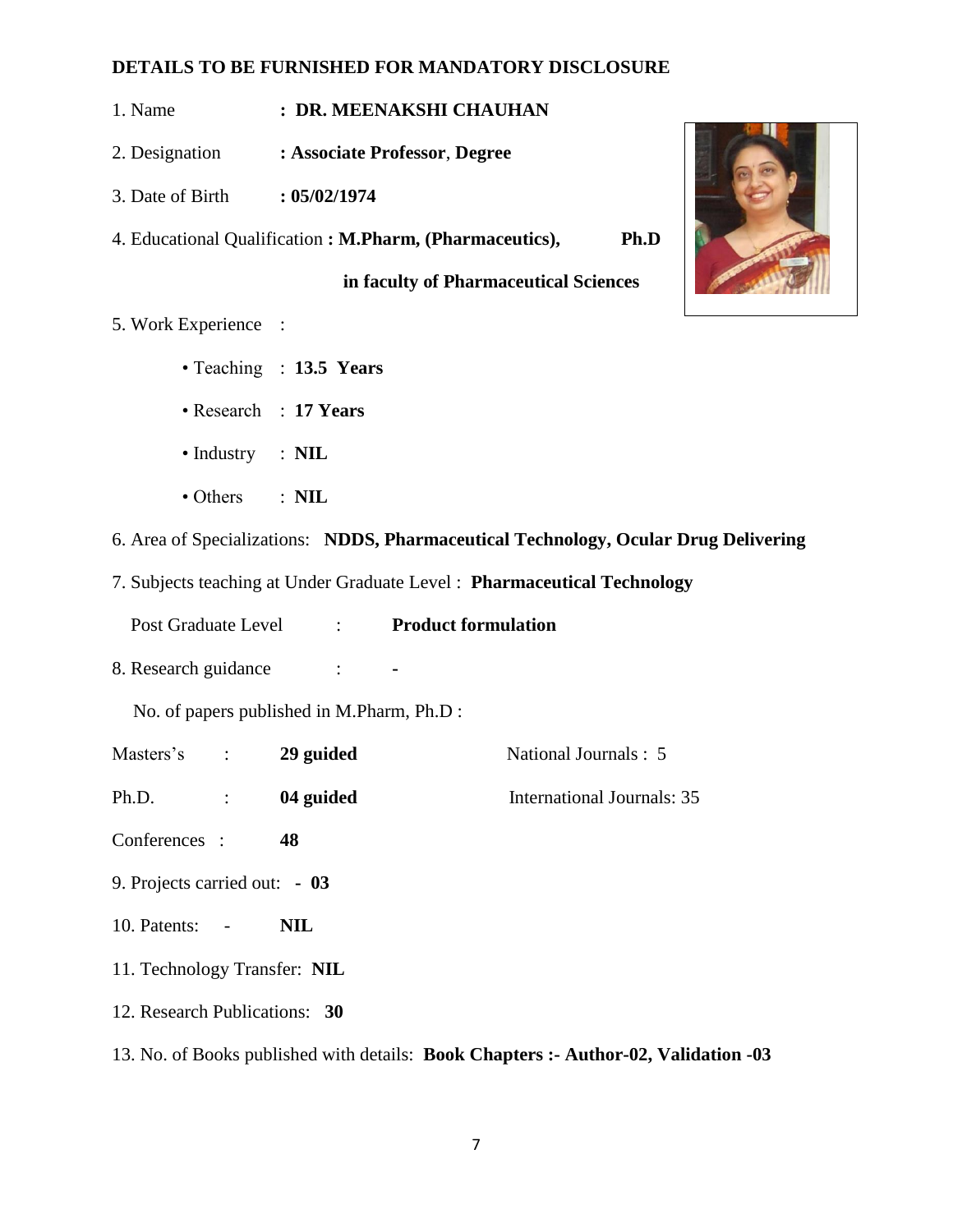- 1. Name **: DR. RAJANI MATHUR**
- 2. Designation **: Assistant Professor, Degree**
- 3. Date of Birth **: 19/11/1975**
- 4. Educational Qualification **: B.Pharm, M.Sc. (Drug Assay),**

**Ph.D** 

- 5. Work Experience :
	- Teaching : **11 Years**
	- Research : **13 Years**
	- Industry : **06 Months**
	- Others : **NA**
- 6. Area of Specializations : **Metabolic syndrome, Cancer Angiogenesis**
- 7. Subjects teaching at Under Graduate Level : **Pharmacology**
	- Post Graduate Level : **Pharmacology**
- 8. Research guidance : **-**

No. of papers published in M.Pharm, Ph.D : **33 Original research article,** 

#### **36 Chapters in books**

Masters's : National Journals : 01

Ph.D.  $\qquad \qquad : \qquad \qquad$  **-** International Journals: **32** 

- Conferences : **-**
- 9. Projects carried out:  **05**
- 10. Patents: - **NIL**
- 11. Technology Transfer: **NIL**
- 12. Research Publications: **33**
- 13. No. of Books published with details: **36 Chapter in books**

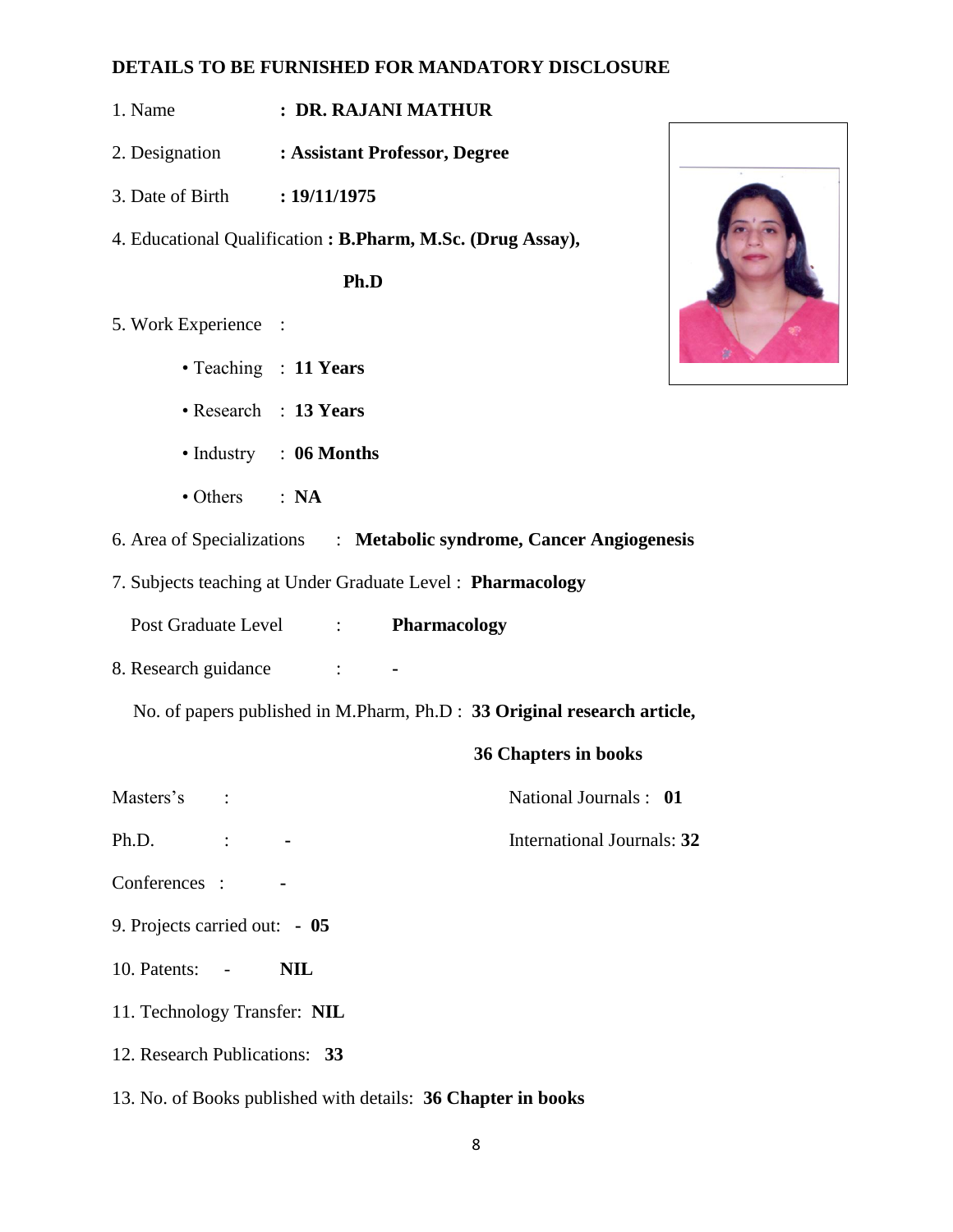- 1. Name **: MR. BHAG CHAND**
- 2. Designation **: Lecturer (Selection Grade), Diploma**
- 3. Date of Birth **: 15/06/1958**
- 4. Educational Qualification: **M.Pharm**
- 5. Work Experience :
	- Teaching : **30 Years**
	- Research : **30 Years**
	- Industry : **04 Year**
	- Others :
- 6. Area of Specializations : **Pharmaceutics**
- 7. Subjects teaching at Under Graduate Level : **Pharmaceutics**
	- Post Graduate Level : **Pharmaceutics**
- 8. Research guidance : **Pharmaceutics**
- No. of papers published in M.Pharm, Ph.D :
- Masters's : **02** National Journals : **-**
- Ph.D. : **-** International Journals: **-** Conferences : **WJPR**
- 9. Projects carried out: **-**
- 10. Patents:
- 11. Technology Transfer: **-**
- 12. Research Publications: **- -**
- 13. No. of Books published with details: **-**

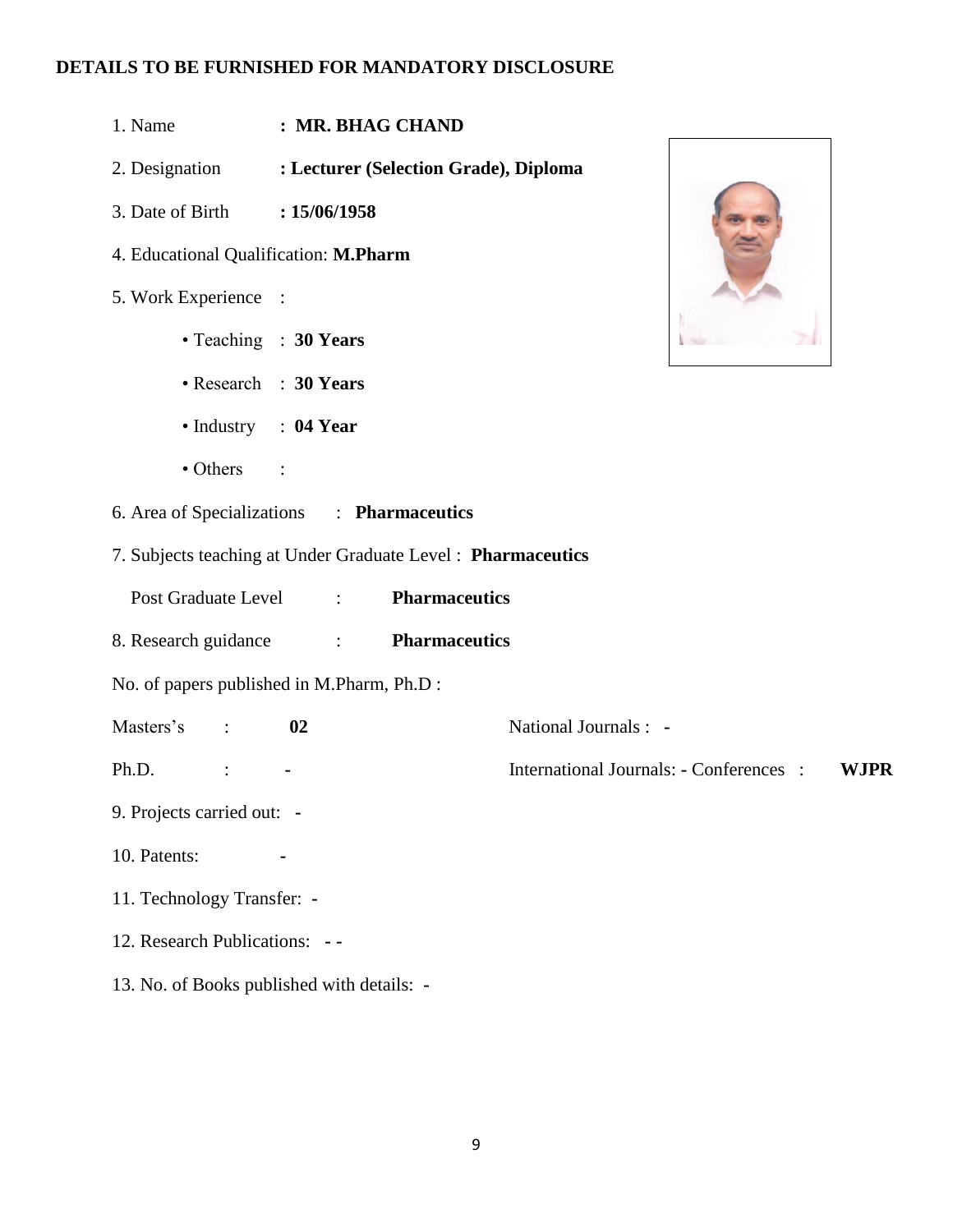- 1. Name **: MR. P.N. RAJU**
- 2. Designation **: Lecturer (Selection Grade), Diploma**
- 3. Date of Birth **: 24/01/1957**
- 4. Educational Qualification **: M.Pharmacy**
- 5. Work Experience :
	- Teaching : **25 Years**
	- Research : **25 Years**
	- Industry : **-**
	- Others :
- 6. Area of Specializations : **Pharmacognosy**
- 7. Subjects teaching at Under Graduate Level : **Pharmacognosy**
	- Post Graduate Level : **Pharmacognosy**
- 8. Research guidance : **Pharmacognosy and Herbal Drug Technology**
- No. of papers published in M.Pharm, Ph.D :
- Masters's : **09** National Journals : **-**
- Ph.D. : **-** International Journals: **02**
- Conferences : **-**
- 9. Projects carried out: **-**
- 10. Patents:
- 11. Technology Transfer: **-**
- 12. Research Publications: **-**
- 13. No. of Books published with details: **NIL**

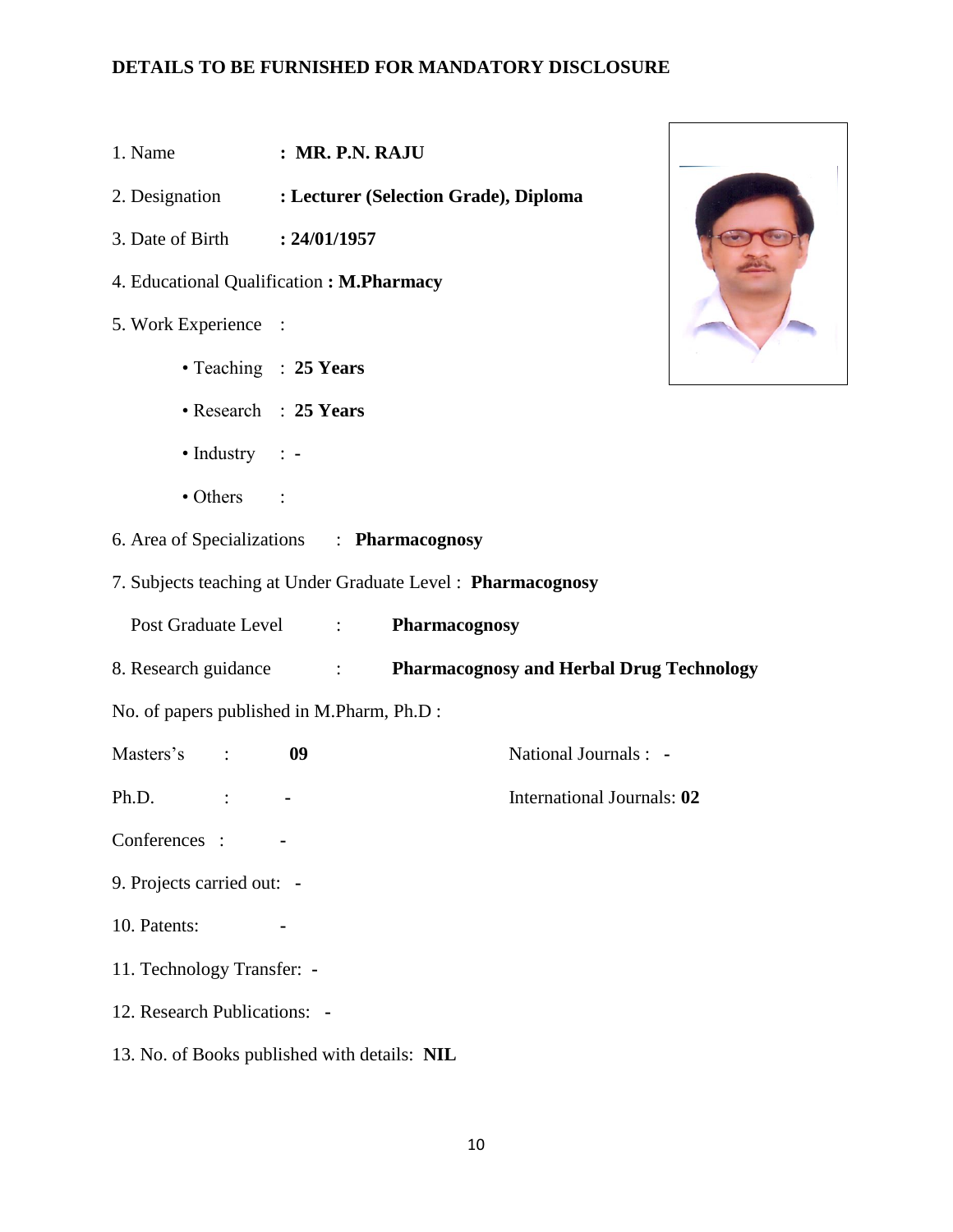- 1. Name **: MRS. AMRITA PARLE**
- 2. Designation **: Lecturer (Selection Grade), Diploma**
- 3. Date of Birth **: 11/01/1963**
- 4. Educational Qualification **: M.Pharm**
- 5. Work Experience :
	- Teaching : **30 Years**
	- Research : **08 Years**
	- Industry : **01 Year**
	- Others :
- 6. Area of Specializations : **Pharm Chemistry**
- 7. Subjects teaching at Under Graduate Level : **Med. Chem, Org. Chem.,**
	- Post Graduate Level : **Org. Chem**
- 8. Research guidance : **QA & Pharm Chem**
- No. of papers published in M.Pharm, Ph.D : **Total 25**
- Masters's : **02** National Journals : **-**
- Ph.D. : **-** International Journals: **-**
- Conferences : **More than 50**
- 9. Projects carried out: **-**
- 10. Patents:
- 11. Technology Transfer: **-**
- 12. Research Publications: **- Total around 25**
- 13. No. of Books published with details: **04**

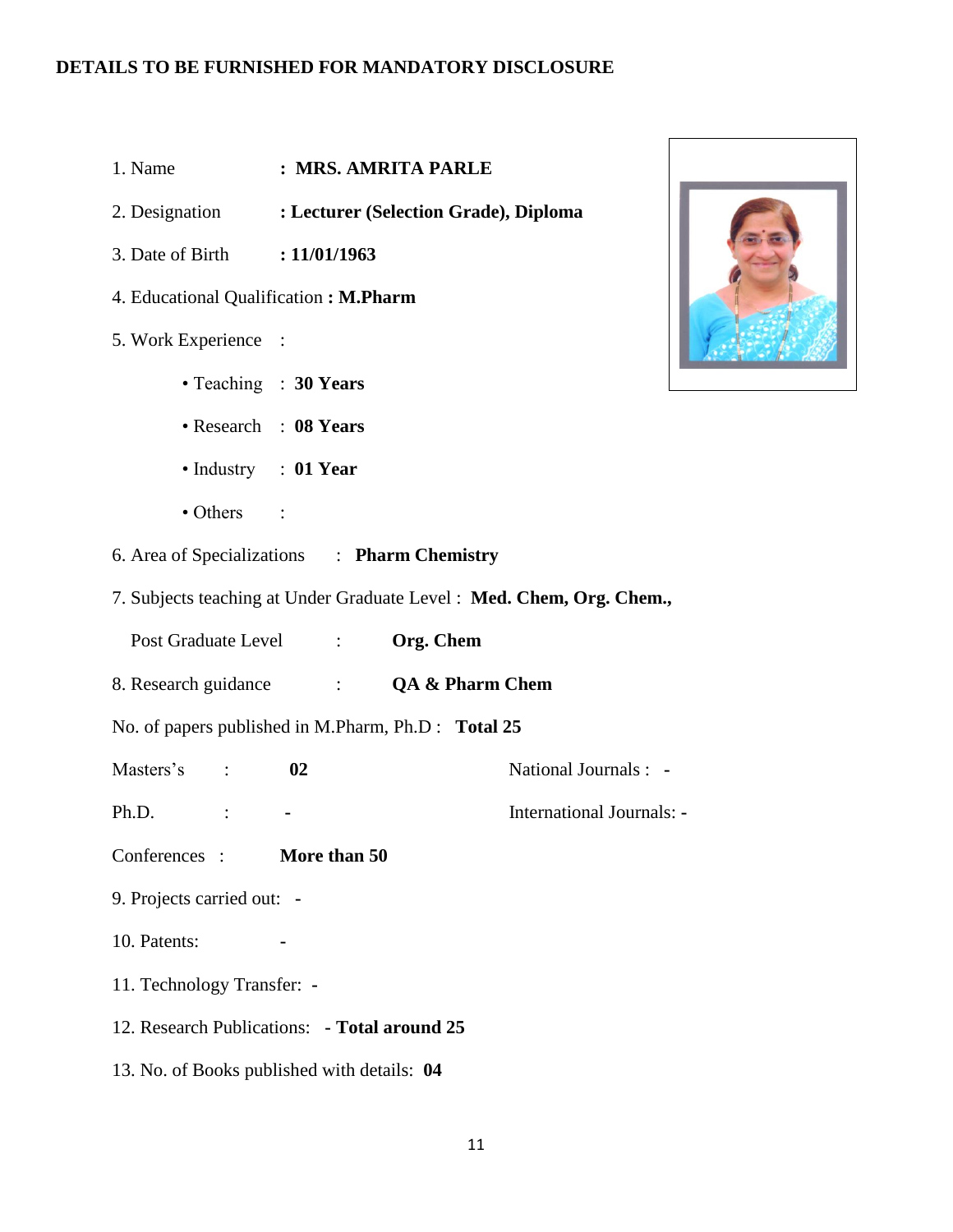- 1. Name **: DR. RAMESH BABU BODLA**
- 2. Designation **: Lecturer (Senior Scale), Diploma**
- 3. Date of Birth **: 19/12/1954**
- 4. Educational Qualification **: M.Pharm**
- 5. Work Experience :
	- Teaching : **28 Years**
	- Research : **20 Years**
	- Industry : **04 Year**
	- Others :
- 6. Area of Specializations : **Pharmaceutical Chemistry**
- 7. Subjects teaching at Under Graduate Level : **Medicinal Chemistry, Analytical Chemistry, Natural**

#### **Product**

Post Graduate Level : **MAT**

8. Research guidance : **Adv. Ph. Chemistry**

- Masters's : **15 Students** National Journals : **25**
- Ph.D. : **04** International Journals: **- 09**
- Conferences : **25**
- 9. Projects carried out: **01**
- 10. Patents: **NIL**
- 11. Technology Transfer: **NIL**
- 12. Research Publications: **- 34**
- 13. No. of Books published with details: **- 01 Hyphenated Analytical Techniques**

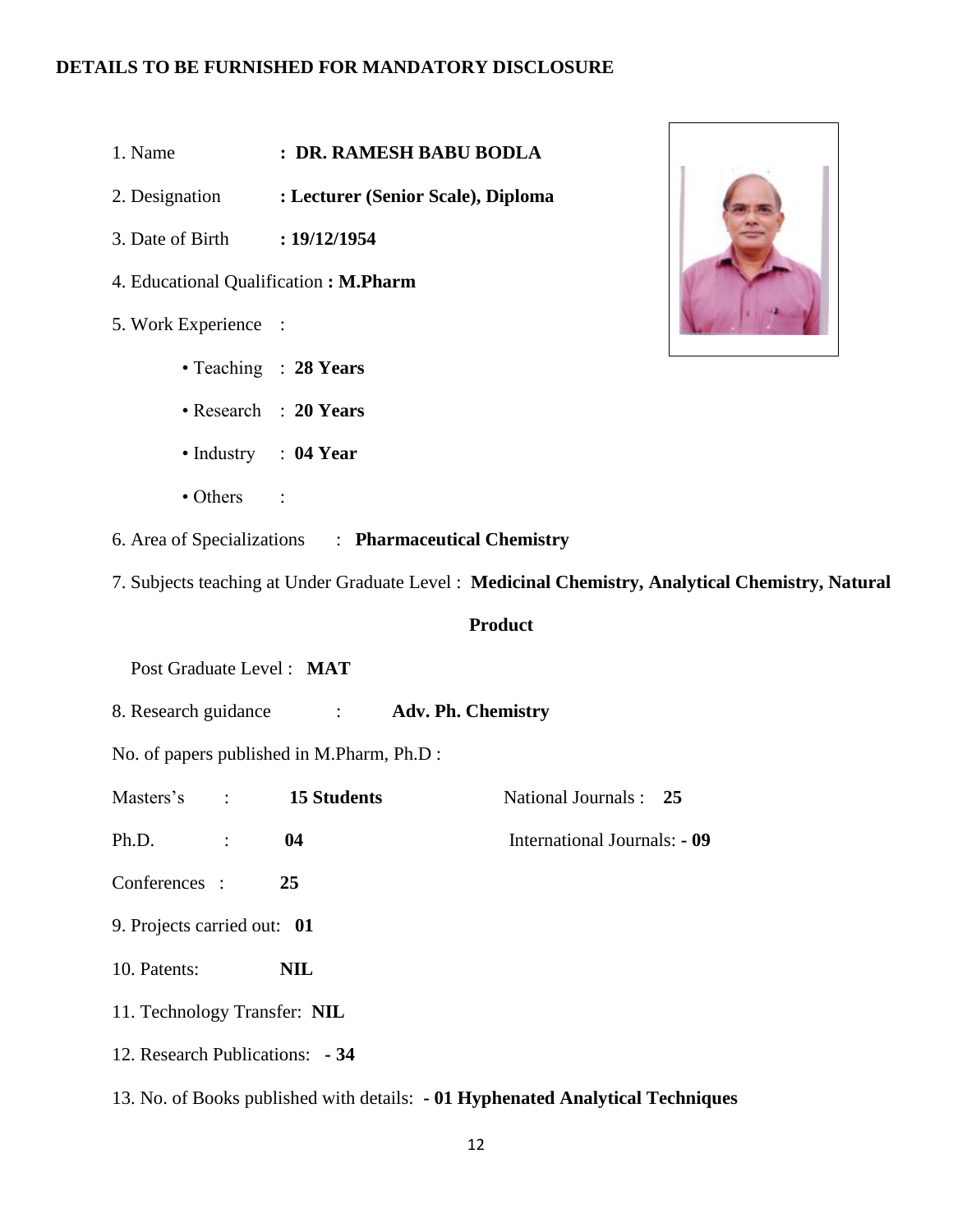- 1. Name **: MRS. S.LATHA**
- 2. Designation **: Lecturer (Senior scale), Diploma**
- 3. Date of Birth **: 02/03/1970**
- 4. Educational Qualification **: M.Pharm**
- 5. Work Experience : **25 Years**
	- Teaching : **11 Years**
	- Research : **05 Years**
	- Industry : -
	- Others : **14 Years**
- 6. Area of Specializations : **Pharmacology**
- 7. Subjects teaching at Under Graduate Level : **Pharmacology**
	- Post Graduate Level : **Pharmacology**
- 8. Research guidance : **-**
- No. of papers published in M.Pharm, Ph.D :
- Masters's : **05** National Journals : **02**
- Ph.D. : **-** International Journals: **01**
- Conferences : **04**
- 9. Projects carried out: -
- 10. Patents:
- 11. Technology Transfer: **NIL**
- 12. Research Publications: **01**
- 13. No. of Books published with details: **-**

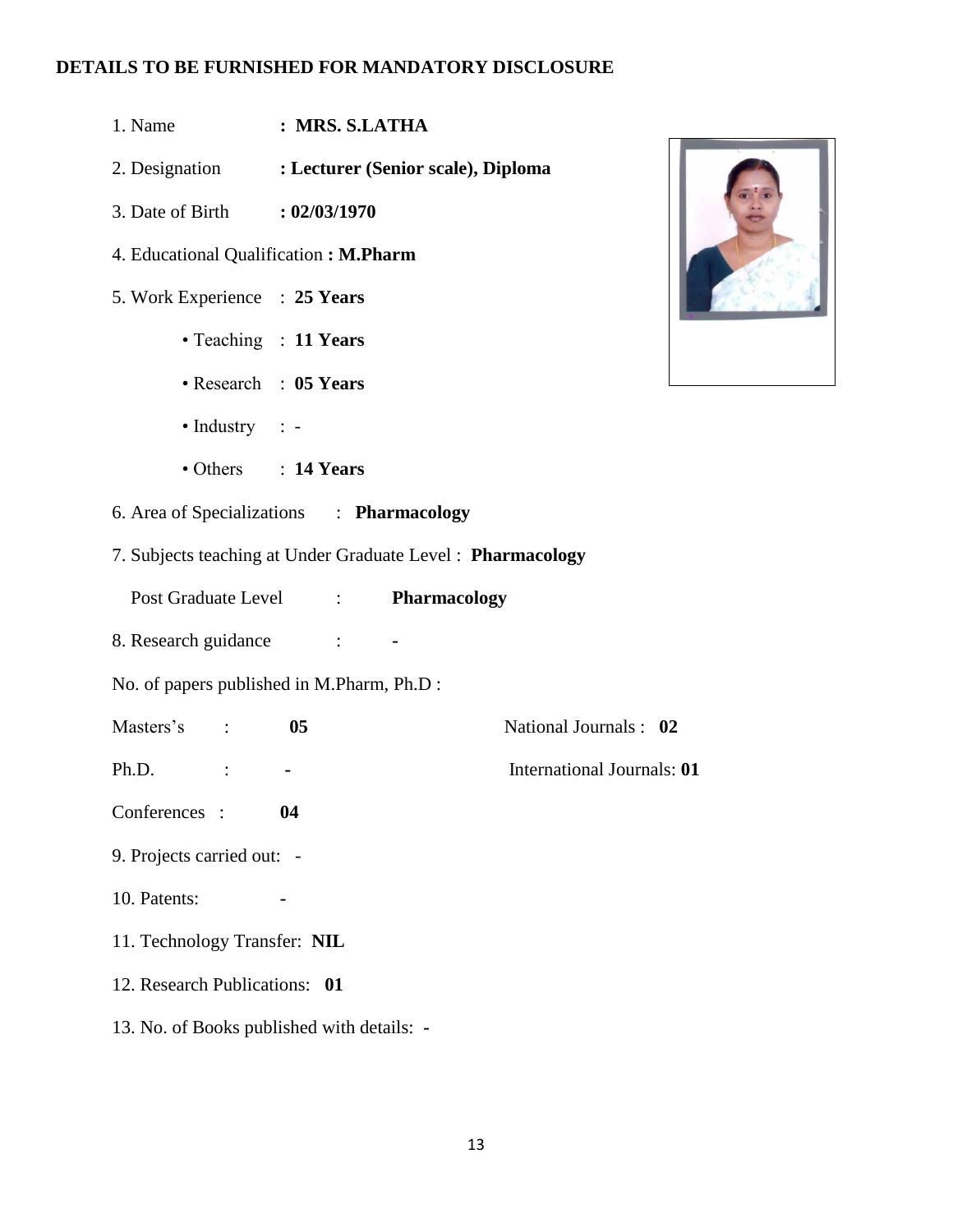- 1. Name **: Mr. ANIL KUMAR SHARMA**
- 2. Designation **: Lecturer, Diploma (Contrl.)**
- 3. Date of Birth **: 10/10/1980**
- 4. Educational Qualification **: M.Pharm, Ph.D**
- 5. Work Experience : **08 Years**
	- Teaching : **08 Years**
	- Research : **05 Years**
	- Industry : **-**
	- Others : **-**
- 6. Area of Specializations : **Pharmaceutics**
- 7. Subjects teaching at Under Graduate Level : **Pharm. Dispensing** 
	- Post Graduate Level : **Pharmaceutics**
- 8. Research guidance : **01 Scholar (M.Pharm)**

- Masters's : **01** National Journals : **-**
- Ph.D. : **04** International Journals: **05**
- Conferences : **-**
- 9. Projects carried out: **-**
- 10. Patents: - **NIL**
- 11. Technology Transfer: **NIL**
- 12. Research Publications: **28**
- 13. No. of Books published with details: **05**

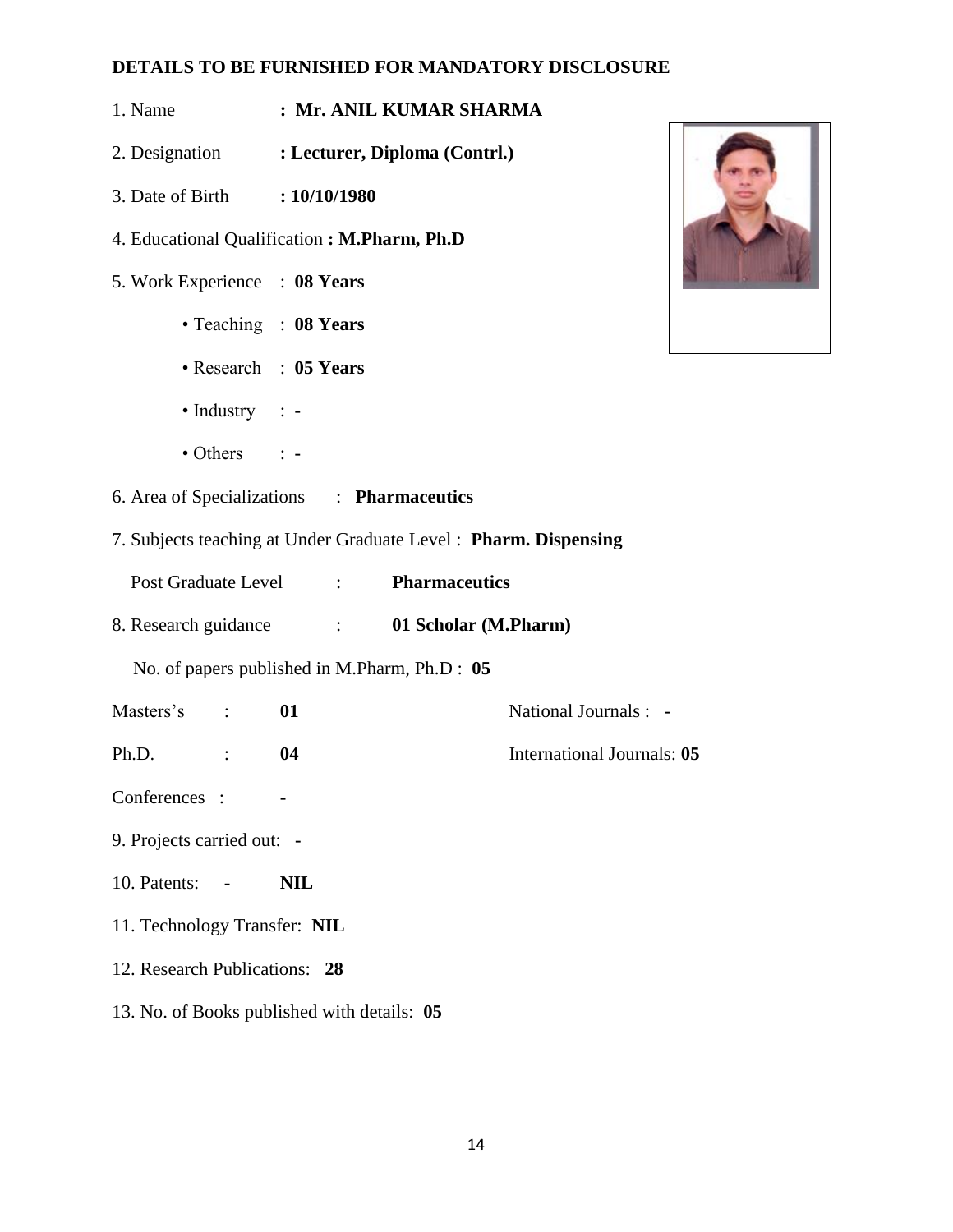- 1. Name **: MRS. SAKSHI BAJAJ**
- 2. Designation **: Lecturer Diploma (Contrl.)**
- 3. Date of Birth **: 21/09/1984**
- 4. Educational Qualification **: M.Pharm**
- 5. Work Experience :
	- Teaching : **08 Years, 4 Months**
	- Research :
	- Industry : **03 Months**
	- Others : **-**
- 6. Area of Specializations : **Pharmacognosy**
- 7. Subjects teaching at Under Graduate Level : **Pharmacognosy, APH, Remedial bio** 
	- Post Graduate Level : **Pharmcongnosy**
- 8. Research guidance :
	- No. of papers published in M.Pharm, Ph.D :
- Masters's : **01** National Journals : **-**
- Ph.D. : **-** International Journals: **-**
- Conferences : **08**
- 9. Projects carried out:  **-**
- 10. Patents: - **NIL**
- 11. Technology Transfer: **NIL**
- 12. Research Publications: **05**
- 13. No. of Books published with details: **-**

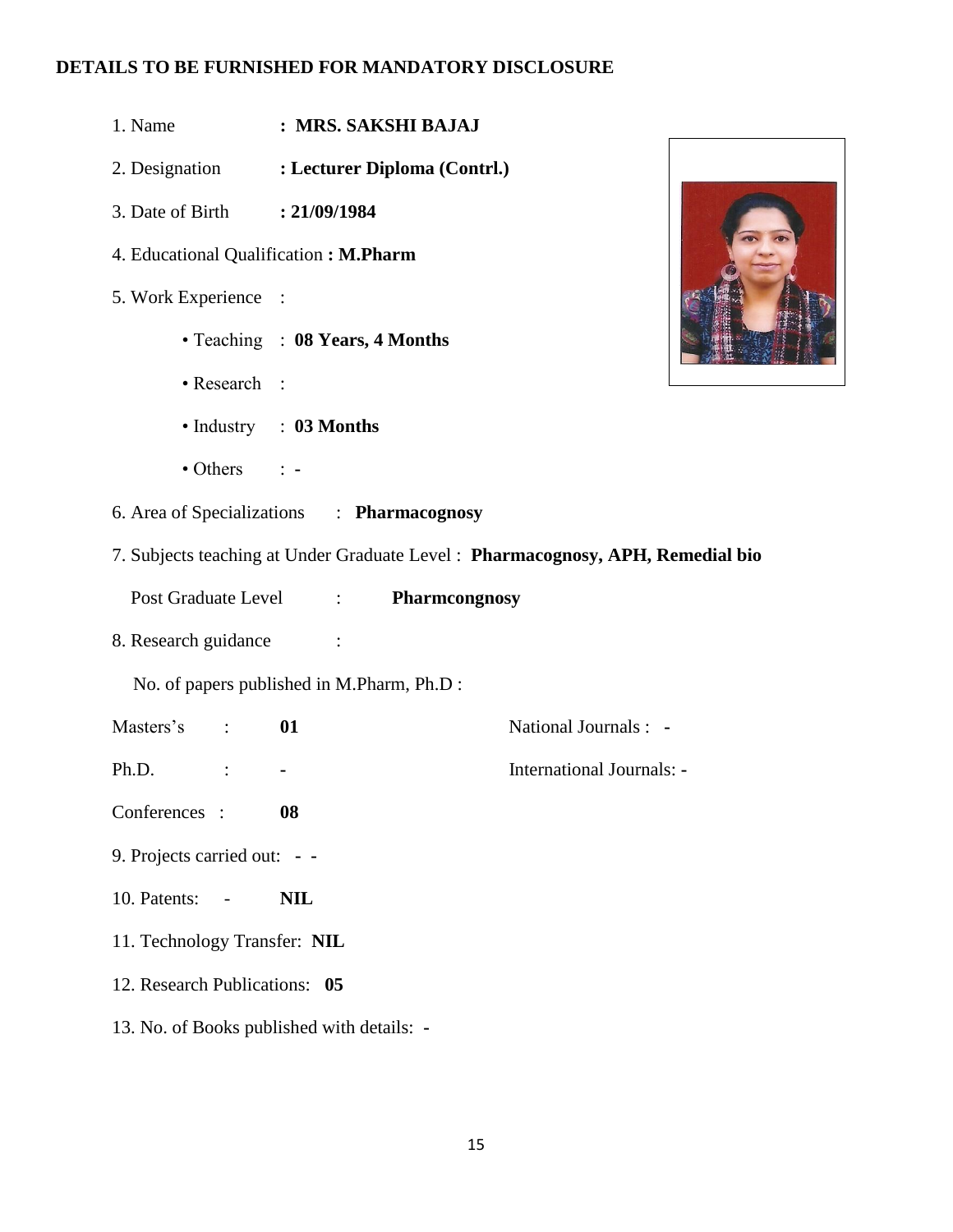- 1. Name **: MR. SATISH MANCHANDA**
- 2. Designation **: Lecturer (Contractual), Degree**
- 3. Date of Birth **: 13/07/1984**
- 4. Educational Qualification**: M.Pharm**
- 5. Work Experience :
	- Teaching : **08 Years**
	- Research :
	- Industry :
	- Others : **-**
- 6. Area of Specializations : **Pharmaceutics**
- 7. Subjects teaching at Under Graduate Level : **Pharm. Engg., DFD, Bio-Pharm, Pharmaceutics**

#### **(D.Pharm)**

- Post Graduate Level : **DRA**
- 8. Research guidance : **01**

- Masters's : **-** National Journals : **-**
- Ph.D. : **-** International Journals: **-**
- Conferences : **-**
- 9. Projects carried out: **- -**
- 10. Patents: - **NIL**
- 11. Technology Transfer: **NIL**
- 12. Research Publications: **07 + One E-text for UGC E-Pathshala**
- 13. No. of Books published : **- 03 Book Chapter , 03 Video Lecturers for UGC E-Pathashala**

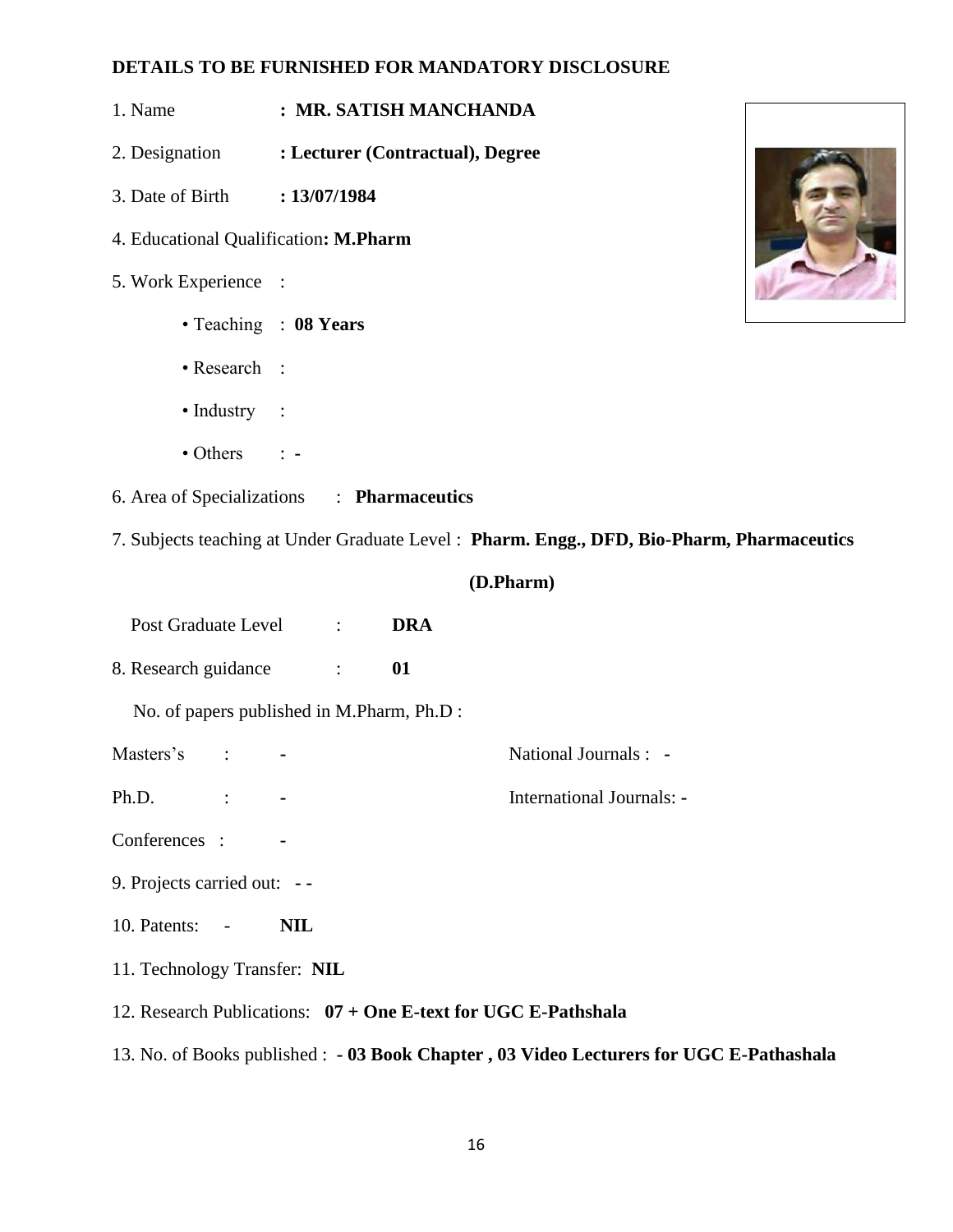- 1. Name **: MR. SACHIN KUMAR**
- 2. Designation **: Lecturer, Degree (Contrl.)**
- 3. Date of Birth **: 03/02/1985**
- 4. Educational Qualification **: M.S. (Pharm)**
- 5. Work Experience :
	- Teaching : **6 Years, 11 Months**
	- Research :
	- Industry :
	- Others : **-**

- 6. Area of Specializations : **Pharmacology & Toxicology**
- 7. Subjects teaching at Under Graduate Level : **APHE, Pharmacology, Biochemistry**

Post Graduate Level : **Cellular and Molecular Pharmacology** 

8. Research guidance : **-**

- Masters's : **01** National Journals : **-**
- Ph.D. : **02** International Journals: **03**
- Conferences : **-**
- 9. Projects carried out: **--**
- 10. Patents: - **NIL**
- 11. Technology Transfer: **NIL**
- 12. Research Publications: **02**
- 13. No. of Books published with details: **-**